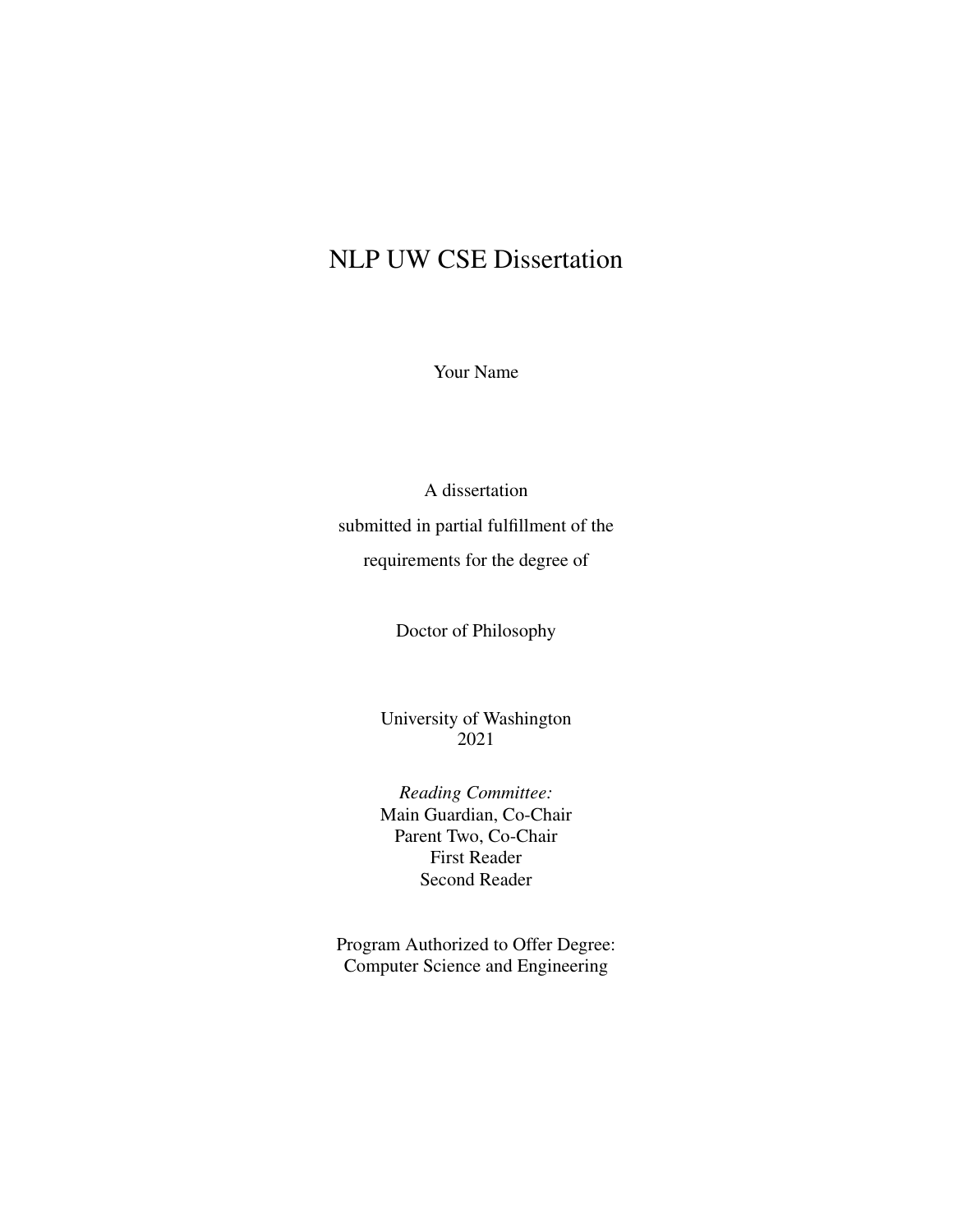© Copyright 2021

Your Name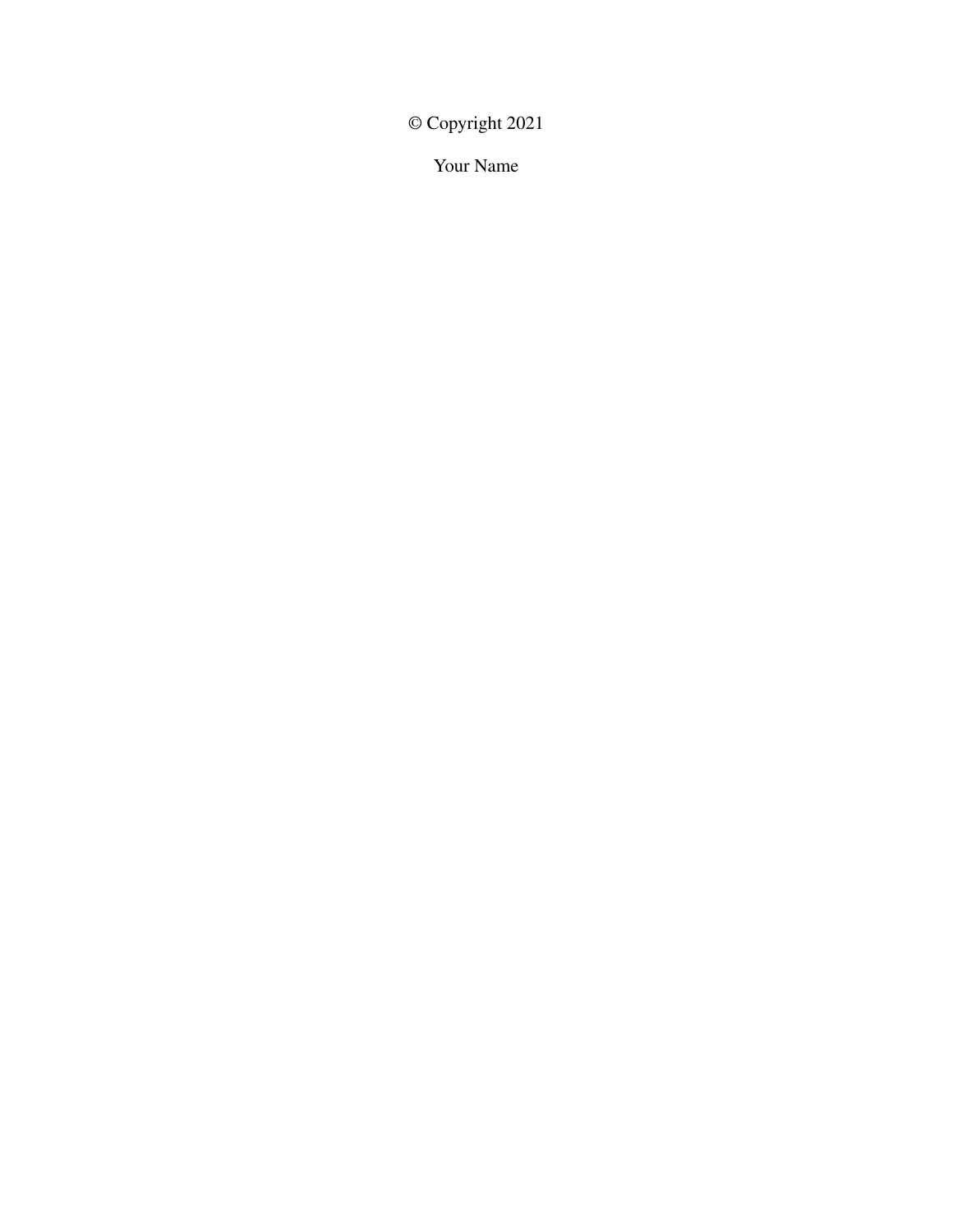University of Washington

#### Abstract

NLP UW CSE Dissertation

Your Name

Co-chairs of the Supervisory Committee:

Professor Main Guardian Computer Science and Engineering

Associate Professor Parent Two Computer Science and Engineering

Insert abstract here.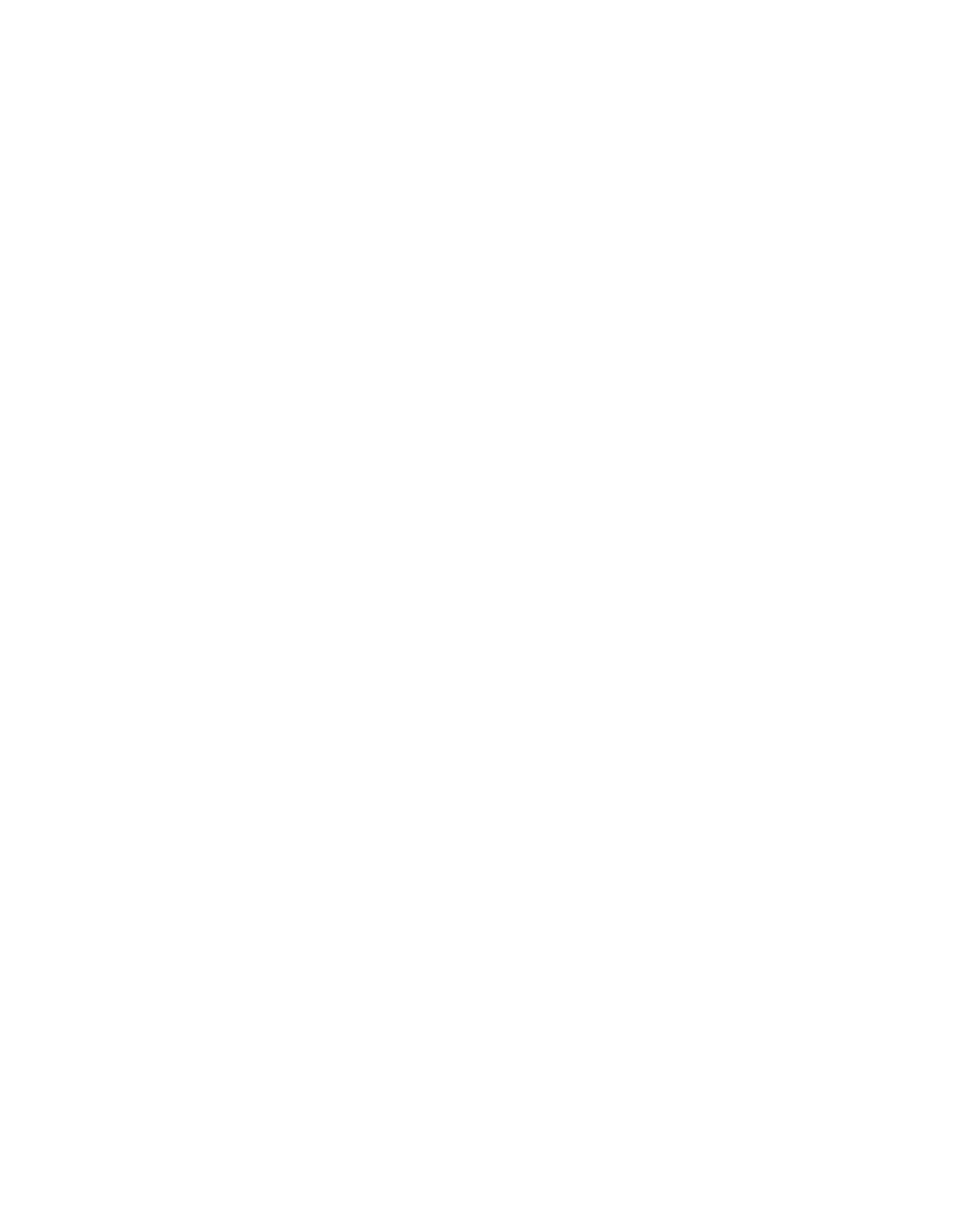# Acknowledgements

Insert acknowledgments here.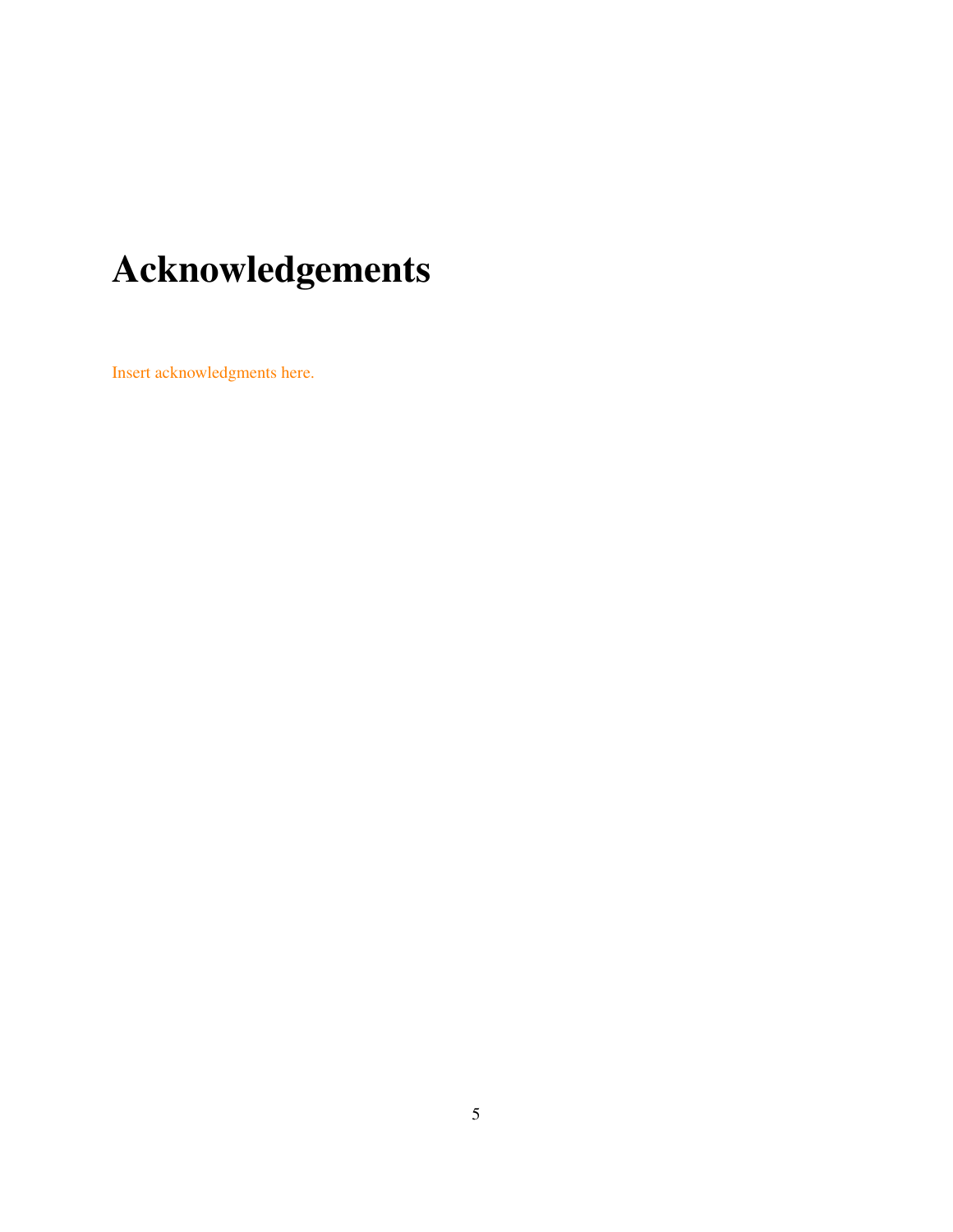### **DEDICATION**

To  $????$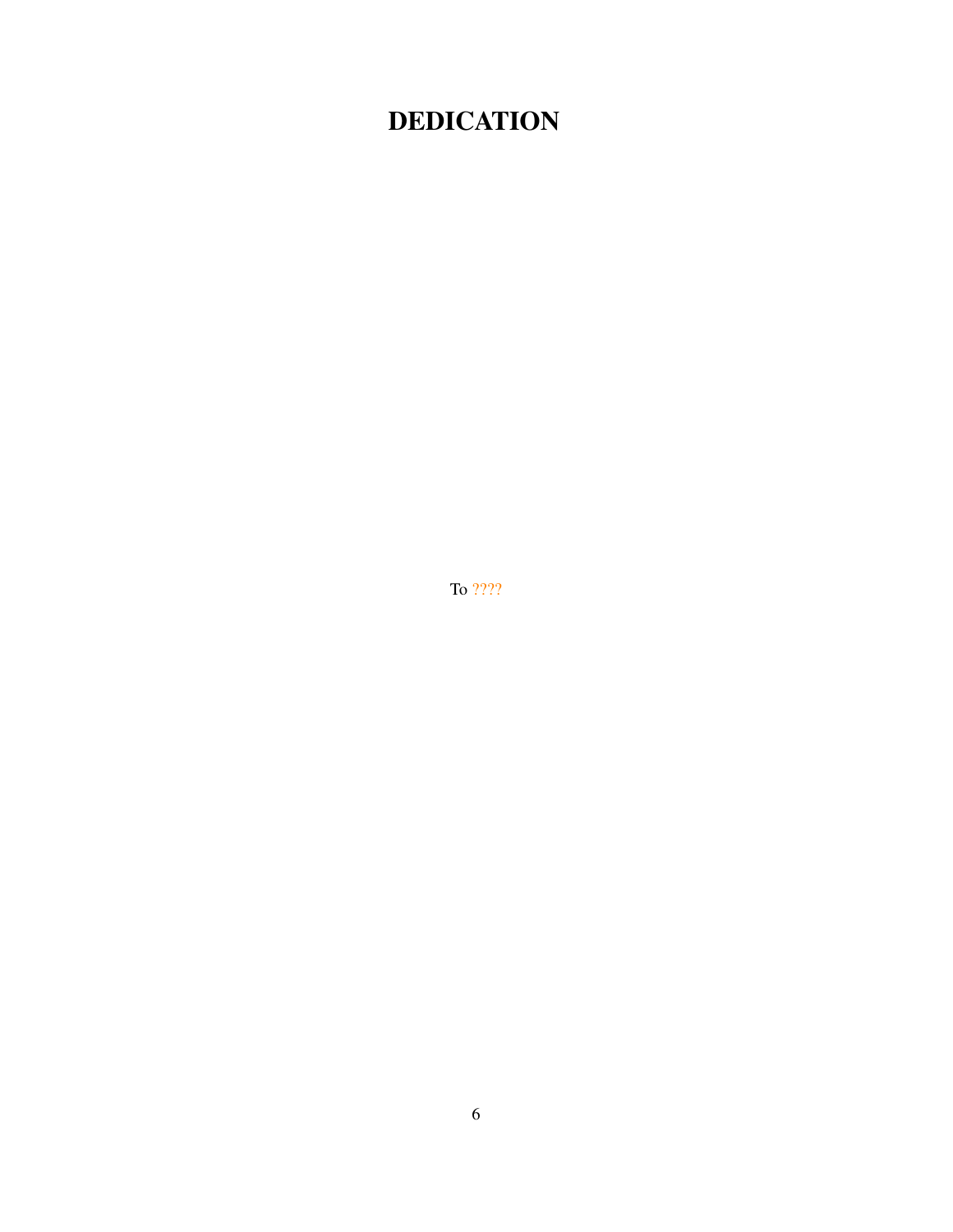## **Contents**

| $\mathbf{1}$ | <b>Introduction</b>                   | 13 |
|--------------|---------------------------------------|----|
| 2            | <b>Example Project</b>                |    |
|              | 2.1                                   |    |
|              | 2.2                                   |    |
|              | 3 Add Project 2                       | 17 |
|              | 4 Add Project 3  or as many as needed | 19 |
| 5            | Conclusion                            | 21 |
|              | A Appendix One                        | 25 |
|              |                                       | 25 |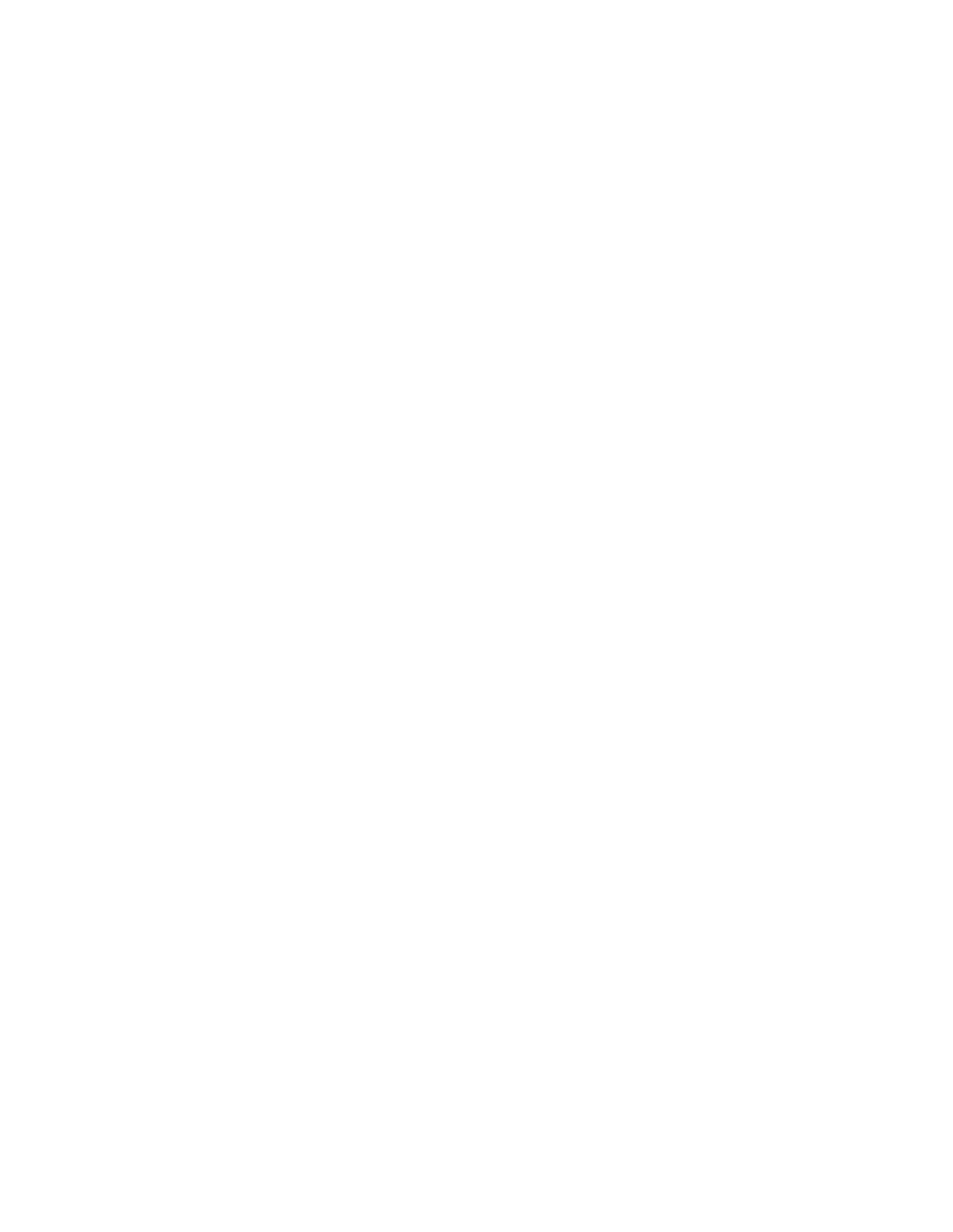# List of Figures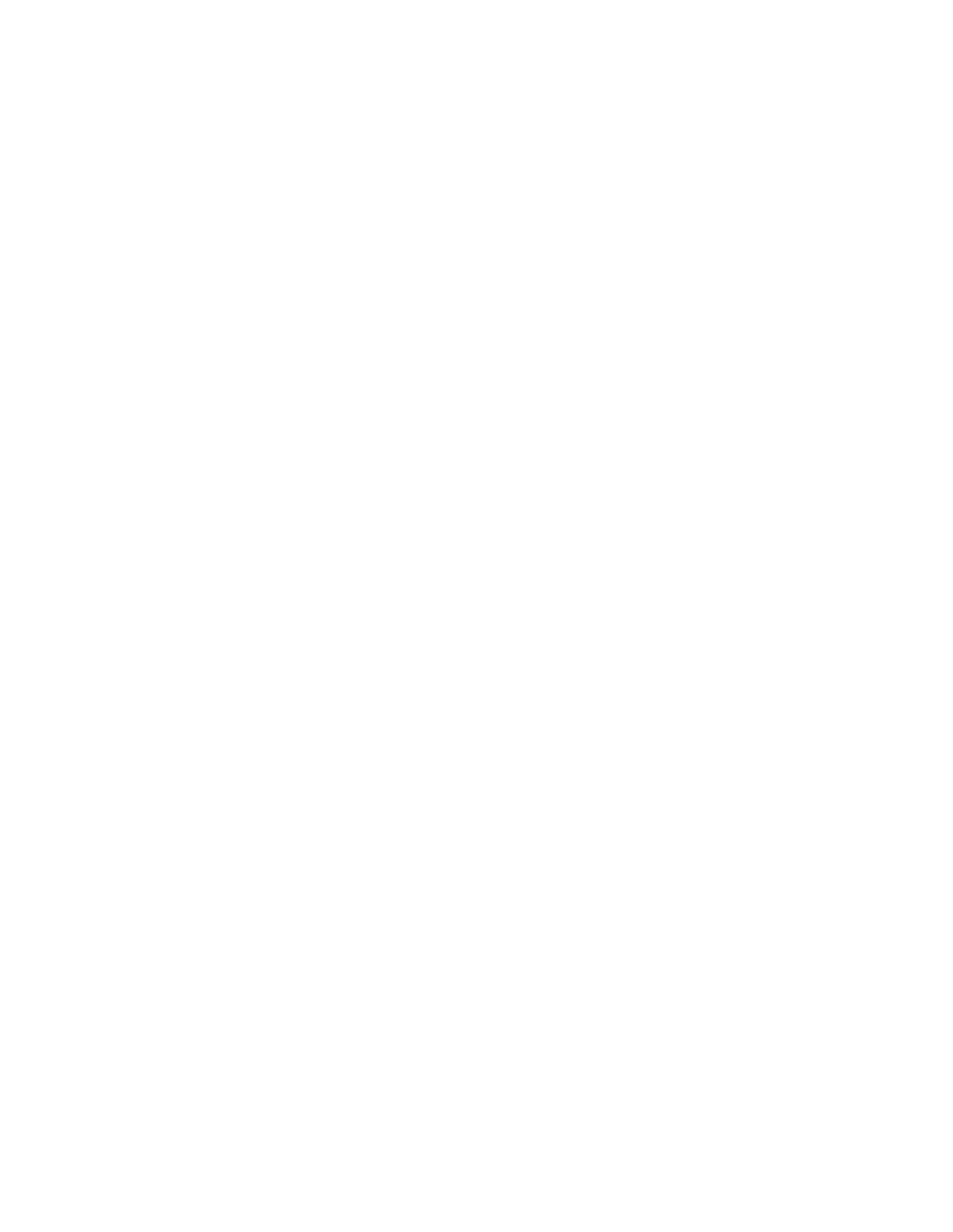## List of Tables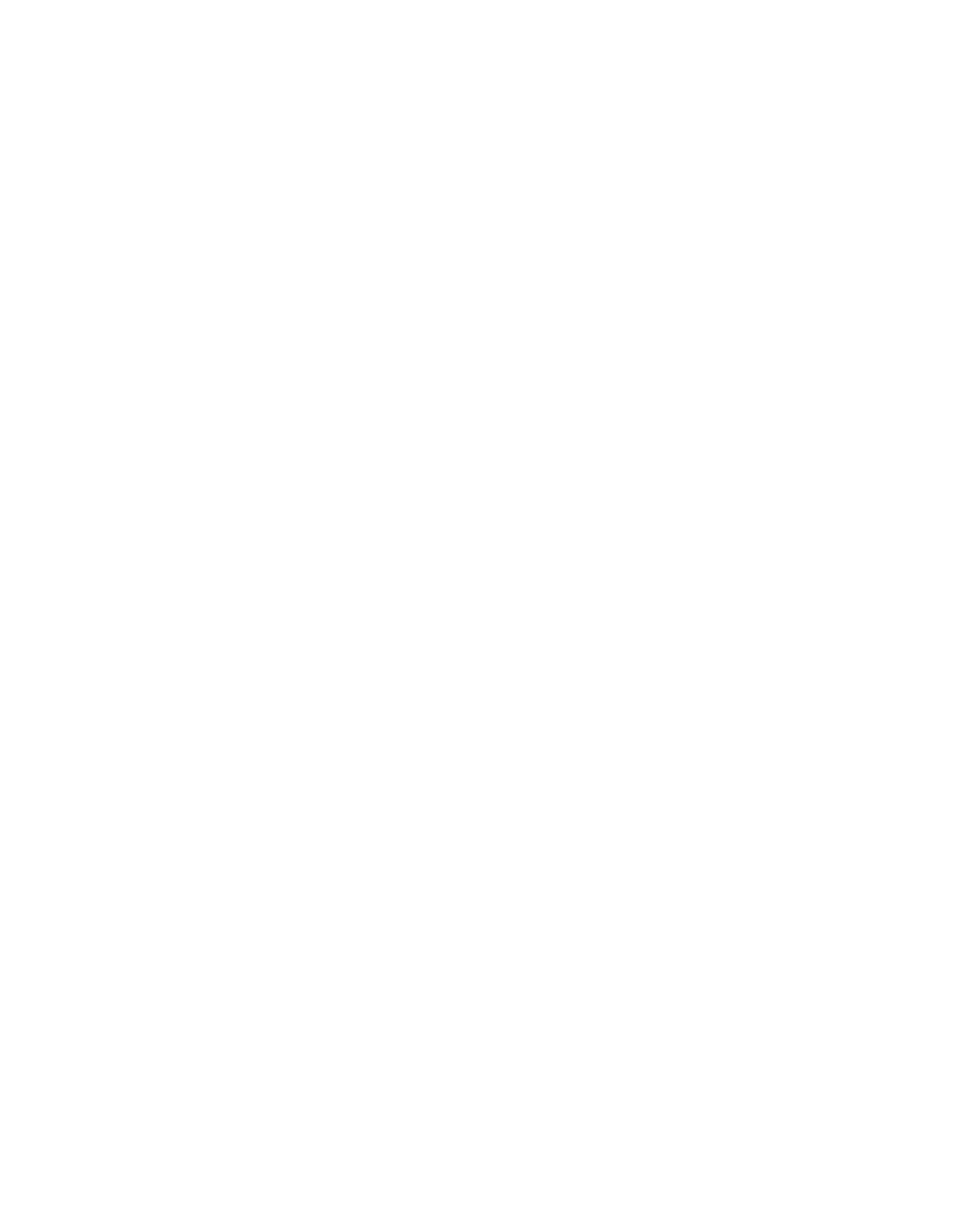## <span id="page-12-0"></span>Introduction

#### Insert introduction here.

This chapter typically includes:

- a brief overview
- a background section
- a challenges section
- a section about your approach
- a section (or subsection in the approach section) giving a dissertation outline (a roadmap of the rest of the thesis)

Alternatively: you could choose to remove the background section and make a separate background chapter directly following this introduction chapter.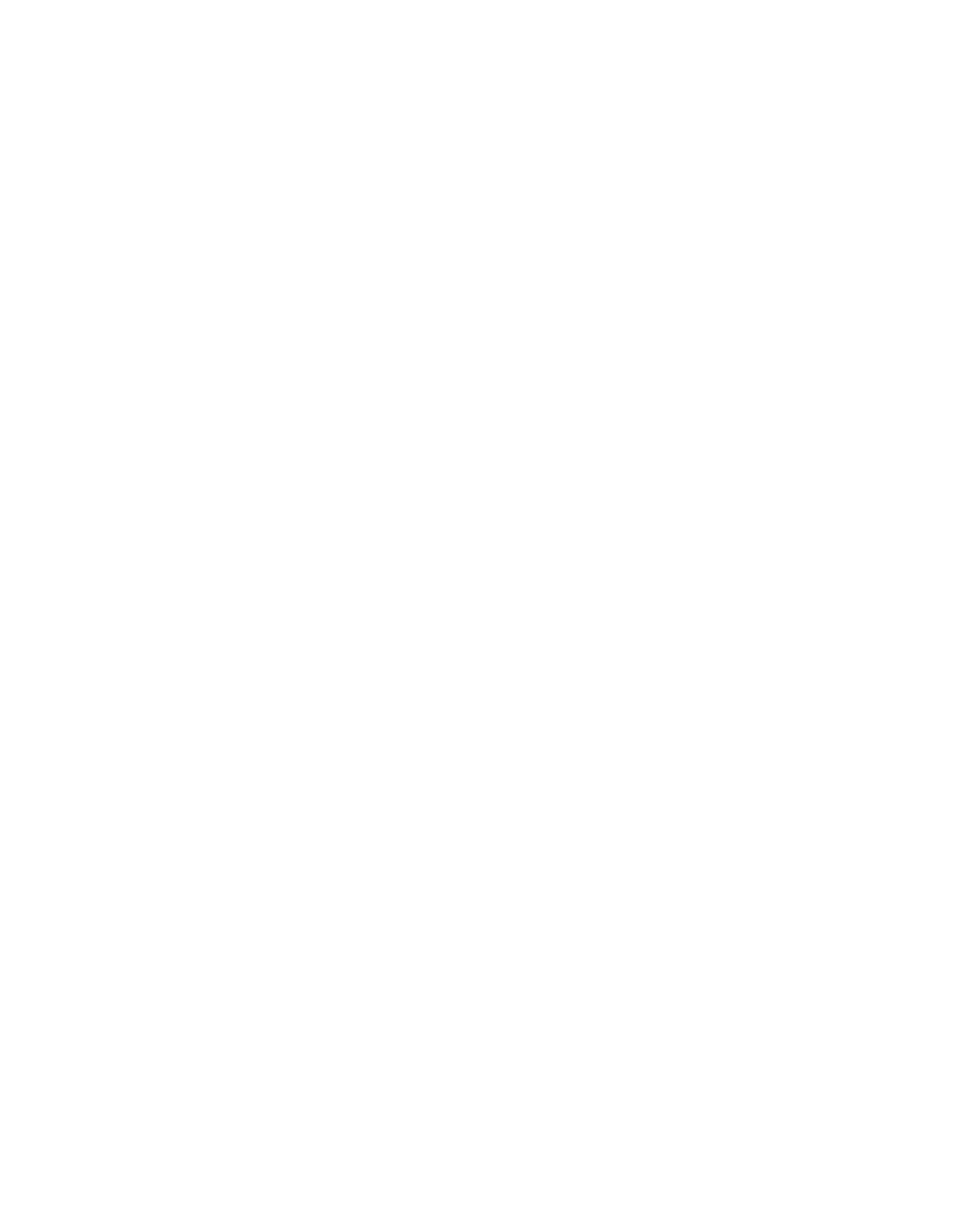### <span id="page-14-0"></span>Example Project

This chapter covers material from a single project. There are typically 3-4 of these chapters total (but any number is fine as long as your advisor is on board).

#### <span id="page-14-1"></span>2.1 Updating things if you've copied and pasted

If you are copying and pasting material from one of your papers, then remember to:

- Remove the abstract and instead add a little overview of the chapter and how it ties in to the rest of the thesis. You should also mention the original paper's source like: "This chapter includes materials originally published in \citet{myownppr}"
- Make sure the formatting still works this is single column now!
- Consider rephrasing conference-paper-style language:
	- Find every place you mention some variation of "in this paper" and say "in this chapter" instead.
	- Remove or rephrase the parts where you talk about "our main contributions".
	- Rephrase the language describing code and data releases.
- Replace the conclusion section with a summary section. Again, you should tie this chapter back to the main themes of the thesis.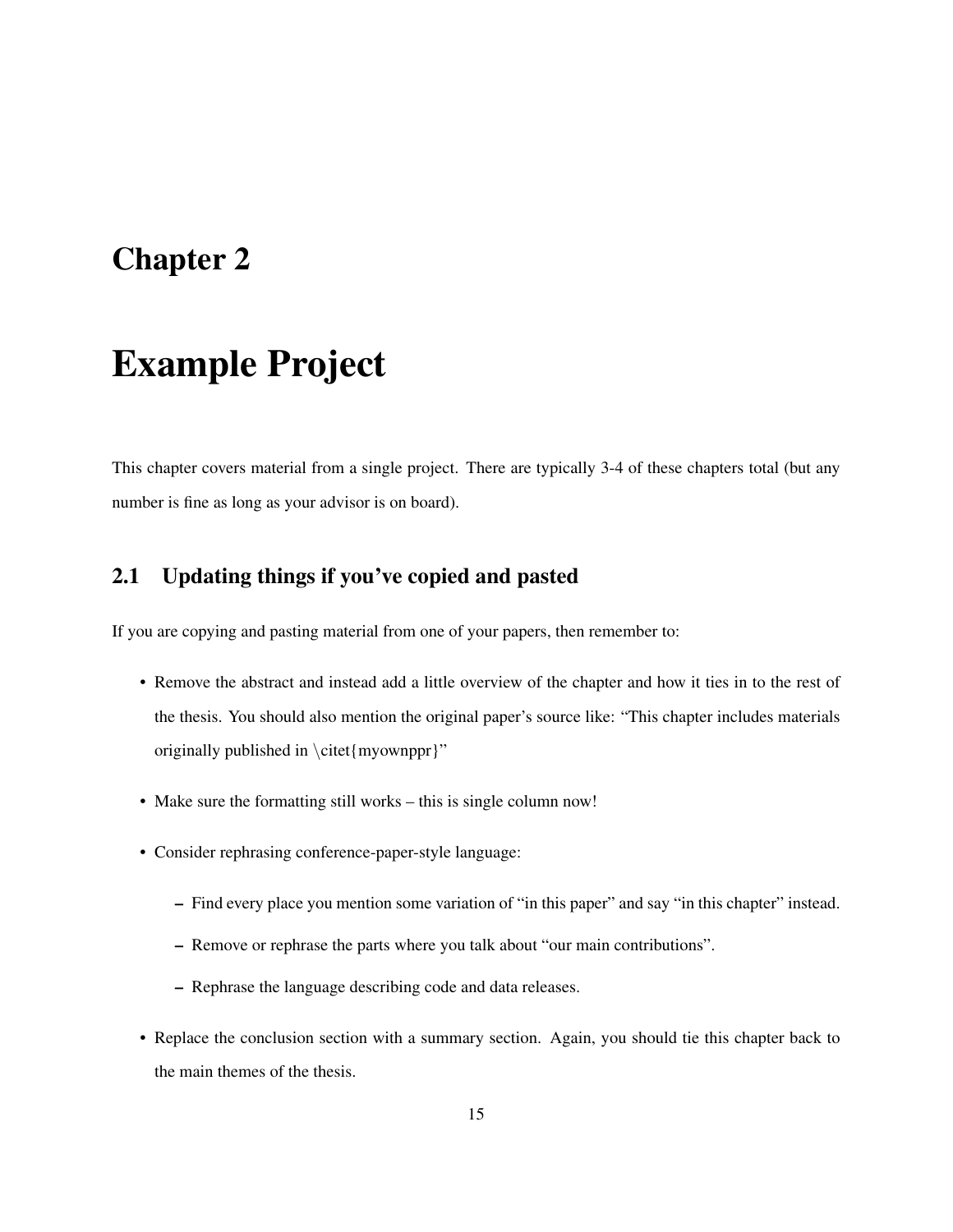<span id="page-15-1"></span>

Figure 2.2: Full caption, make it as long as you want.

| Latex command  | Citation      |
|----------------|---------------|
| \citep example | [Grice, 1975] |
| \citet example | Grice [1975]  |

<span id="page-15-3"></span>Table 2.1: The style files that come included in this latex template use \citep and \citet.

#### <span id="page-15-0"></span>2.2 Formatting tips

Here are a few notes about the layout and usage of this latex template:

Captions In order for the captions from figures and tables to show up cleanly in the lists of figures and tables, you should use the caption command with the bracket argument to create a short title for the list of figures/tables, like:

```
\caption [shortened title]{full caption}
as in Figure 2.2 and Table 2.1.
```
<span id="page-15-2"></span>

Figure 2.1: You can also make inline figures.

Citations This latex was given to me with an old NAACL style file that

uses the standard  $\cite{right}$  and  $\cite{right}$  commands as in Table [2.1.](#page-15-3) I don't think it supports  $\cite{right}$ \newcite. Feel free to add commands as needed for you.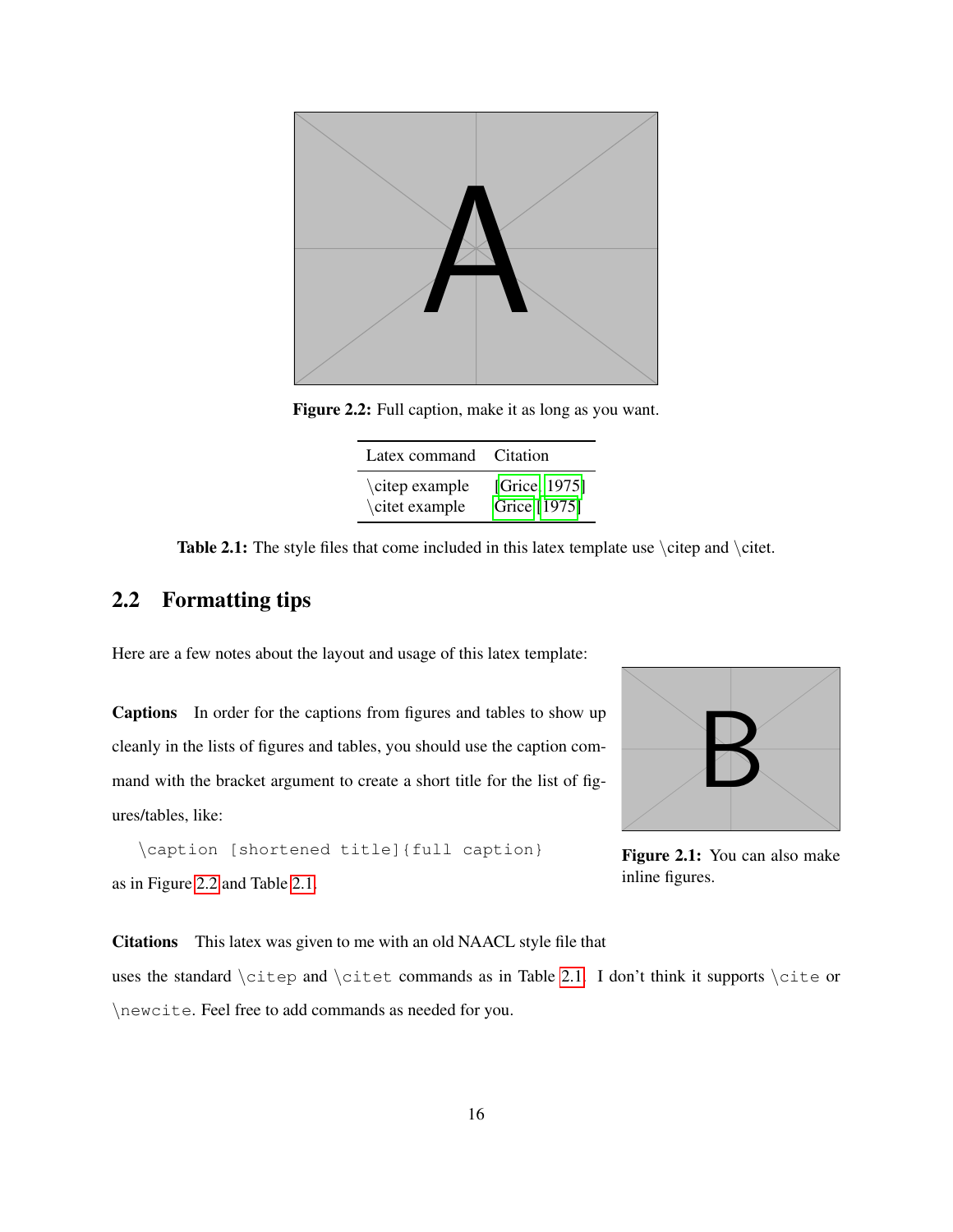# <span id="page-16-0"></span>Add Project 2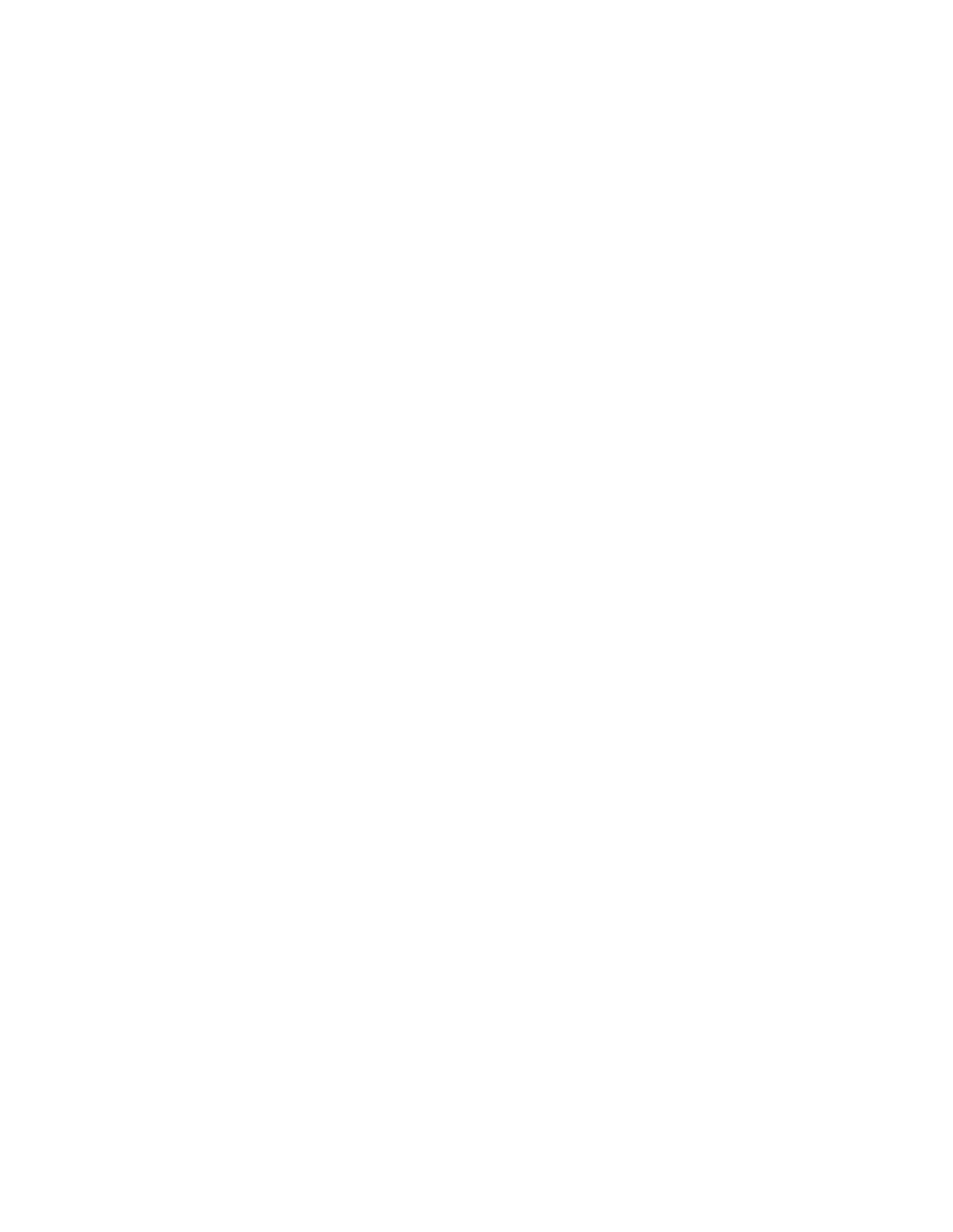# <span id="page-18-0"></span>Add Project 3 ... or as many as needed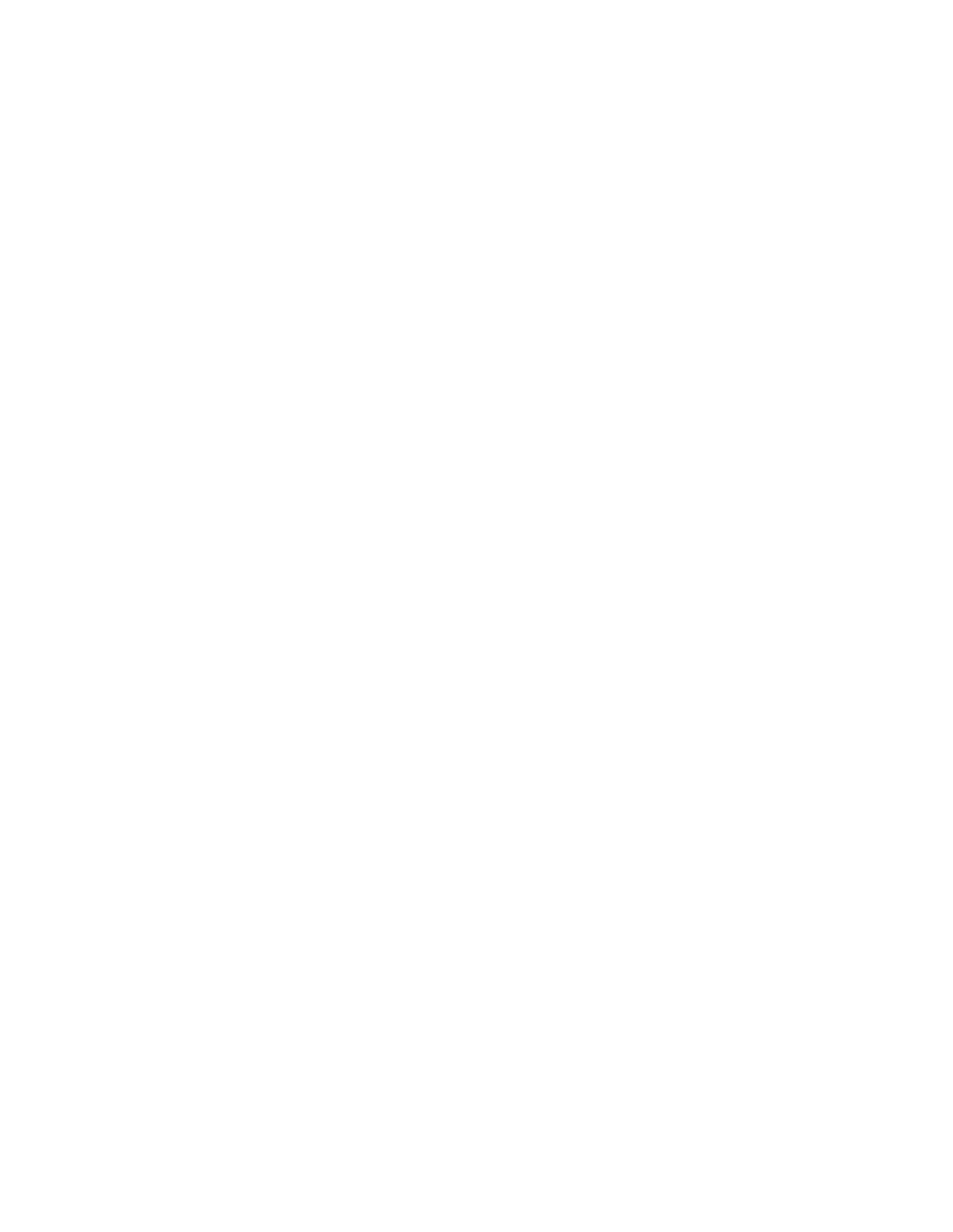# <span id="page-20-0"></span>Conclusion

Insert conclusion here. It seems common to include a future work section to the end of this chapter.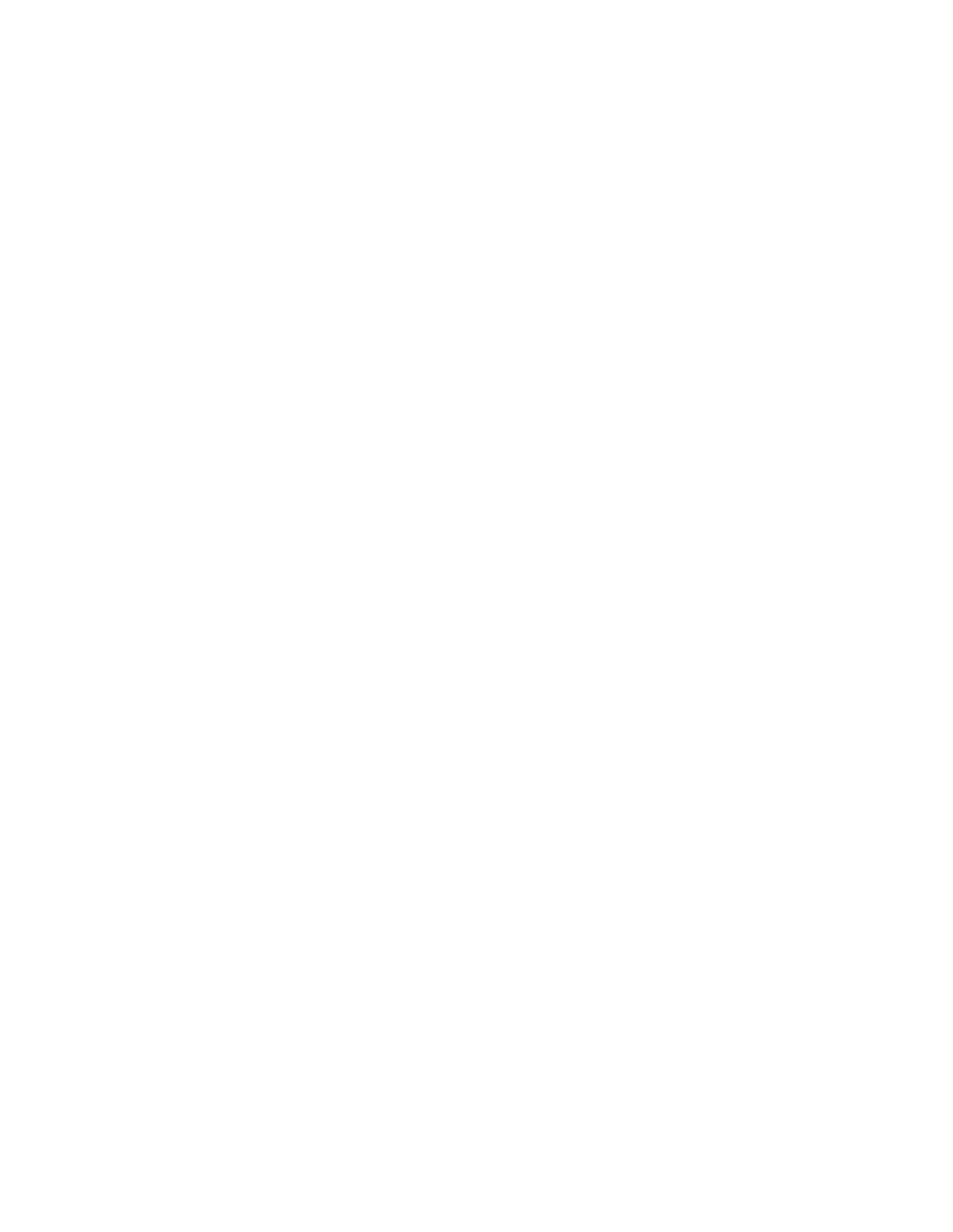# Bibliography

<span id="page-22-0"></span>Herbert P Grice. 1975. Logic and conversation. In *Speech acts*, pages 41–58. Brill.